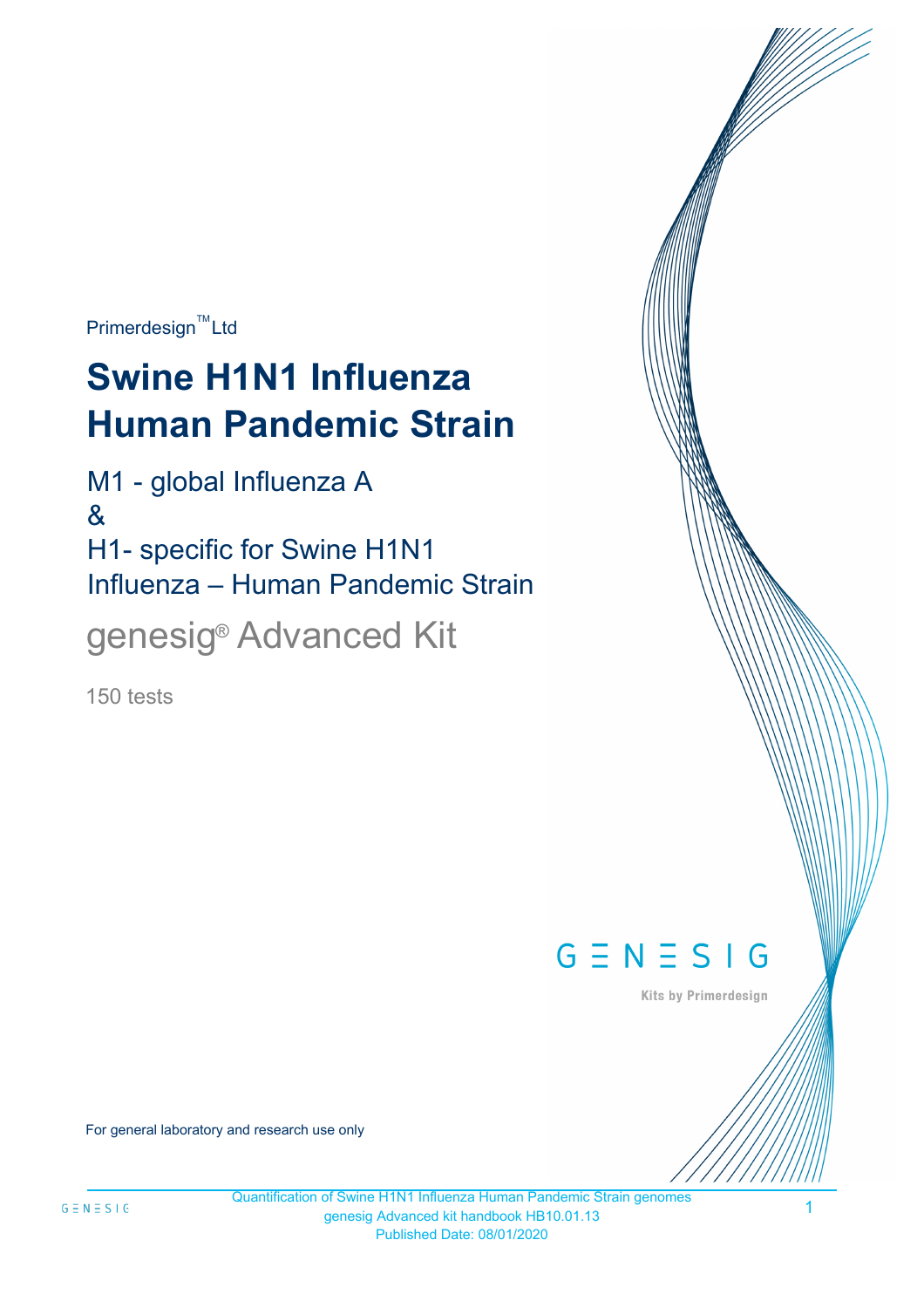# Introduction to Swine H1N1 Influenza Human Pandemic Strain

Influenza, commonly known as the flu, is an infectious disease of birds and mammals caused by an RNA virus of the family Orthomyxoviridae (the influenza viruses). In people, common symptoms of influenza are fever, sore throat, muscle pains, severe headache, coughing, and weakness and fatigue. In more serious cases, influenza causes pneumonia, which can be fatal, particularly in young children and the elderly. Although the common cold is sometimes confused with influenza, it is a much less severe disease and caused by a different virus. Similarly, gastroenteritis is sometimes called "stomach flu" or "24-hour flu", but is unrelated to influenza.

Typically, influenza is transmitted from infected mammals through the air by coughs or sneezes creating aerosols containing the virus, and from infected birds through their droppings. Influenza can also be transmitted by saliva, nasal secretions, feces and blood. Infections either occur through direct contact with these bodily fluids, or by contact with contaminated surfaces. Flu viruses can remain infectious for over 30 days at 0°C (32°F) and about one week at human body temperature, although they are rapidly inactivated by disinfectants and detergents.

Flu spreads around the world in seasonal epidemics, killing millions of people in pandemic years and hundreds of thousands in non-pandemic years. Three influenza pandemics occurred in the 20th century – each following a major genetic change in the virus – and killed tens of millions of people. Often, these pandemics result from the spread of a flu virus between animal species. Since it first killed humans in Asia in the 1990s a deadly avian strain of H5N1 has posed the greatest influenza pandemic threat. However, this virus has not yet mutated to spread easily between people.

Vaccinations against influenza are most common in high-risk humans in industrialised countries and farmed poultry. The most common human vaccine is the trivalent flu vaccine that contains purified and inactivated material from three viral strains. Typically this vaccine includes material from two influenza A virus subtypes and one influenza B virus strain. A vaccine formulated for one year may be ineffective in the following year, since the Influenza A Virus changes every year and different strains become dominant. Antiviral drugs can be used to treat influenza, with neuraminidase inhibitors being particularly effective.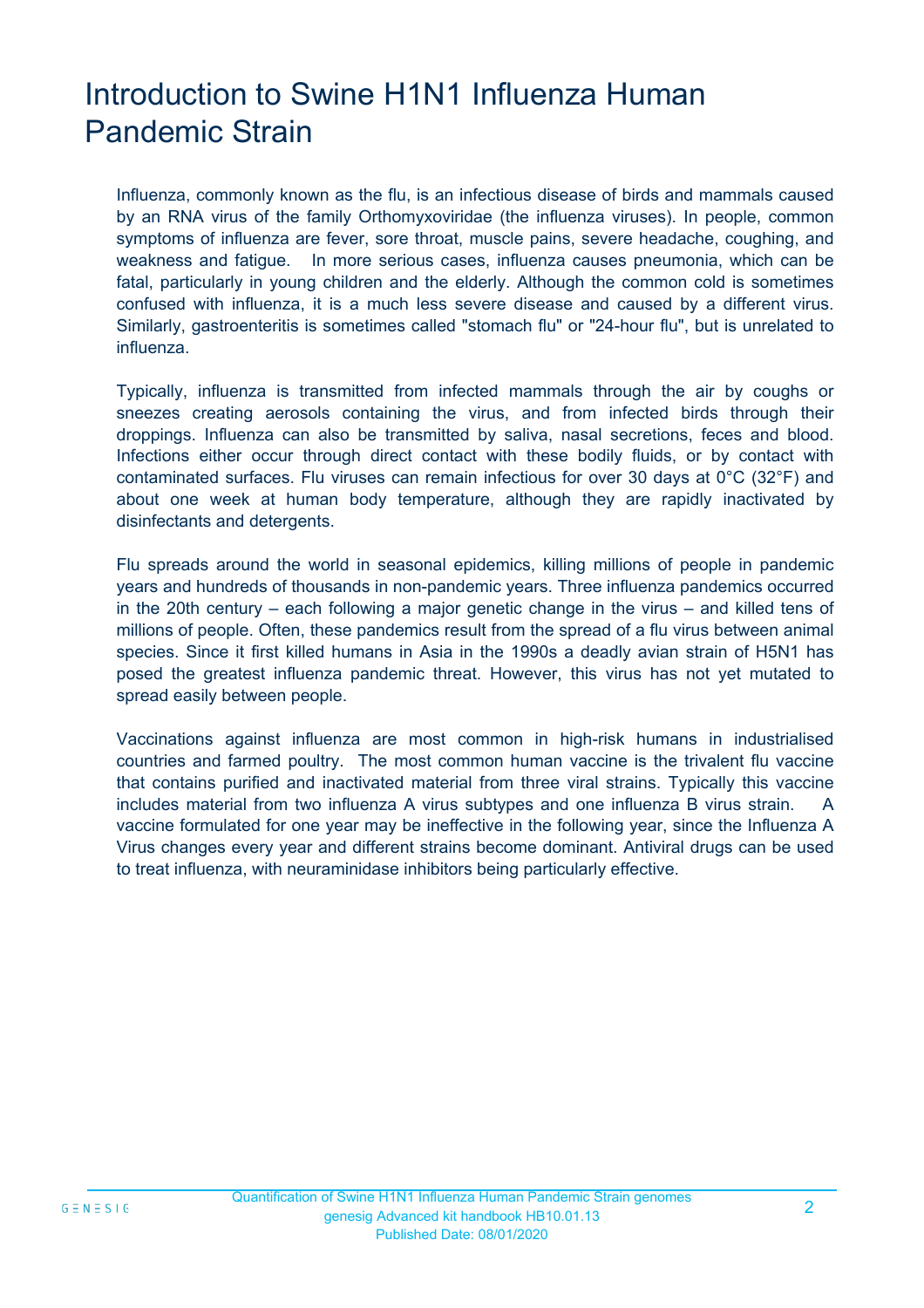# **Specificity**

The Primerdesign genesig Kit for Swine H1N1 Influenza Human Pandemic Strain (H1N1 swine) genomes is designed for the in vitro quantification of H1N1-swine genomes. The kit is designed to have a broad detection profile. Specifically, the primers represent 100% homology with over 95% of the NCBI database reference sequences available at the time of design.

The dynamics of genetic variation means that new sequence information may become available after the initial design. Primerdesign periodically reviews the detection profiles of our

The kit has 2 primer and probe sets. The M1 primers and probe detect ALL influenza A isolates including those originally isolated from both human and swine. The primers have 100% homology with over 95% of pandemic H1N1 sequences.

The H1 primer and probe set detects ONLY the pandemic swine flu H1N1. The primers and probe have 100% homology with over 95% of pandemic strains. The primers will not detect H1 from any seasonal endemic human or swine H1 strains.

If you require further information, or have a specific question about the detection profile of this kit then please send an e.mail to enquiry@primerdesign.co.uk and our bioinformatics team will answer your question.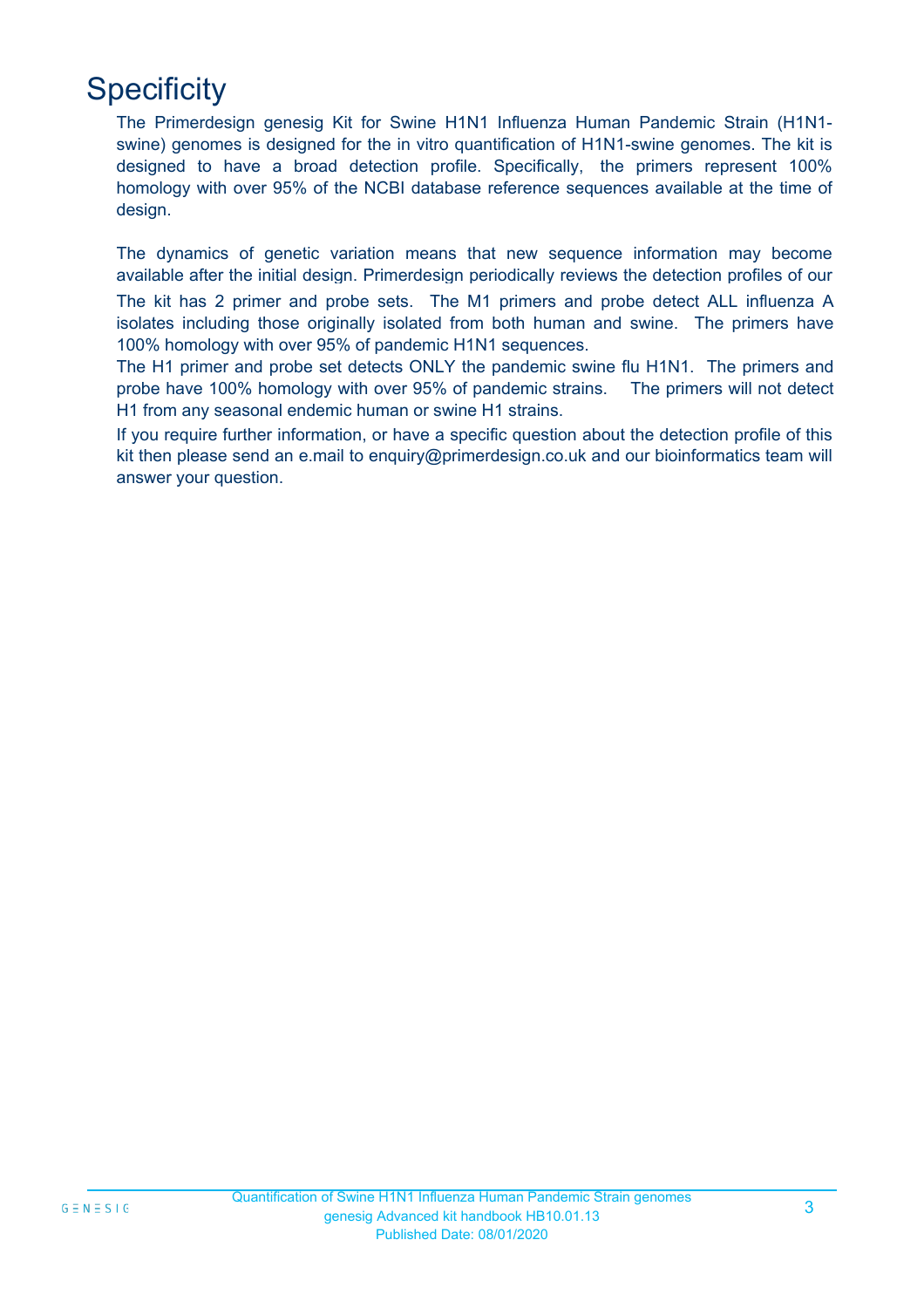### **Kit contents**

- **H1N1-swine specific primer/probe mix (150 reactions BROWN) FAM labelled**
- **H1N1-swine positive control template (for Standard curve RED)**
- **Internal extraction control primer/probe mix (150 reactions BROWN) VIC labelled as standard**
- **Internal extraction control RNA (150 reactions BLUE)**
- **Endogenous control primer/probe mix (150 reactions BROWN) FAM labelled**
- **RNase/DNase free water (WHITE) for resuspension of primer/probe mixes**
- **Template preparation buffer (YELLOW) for resuspension of internal control template, positive control template and standard curve preparation**

# **Reagents and equipment to be supplied by the user**

#### **Real-time PCR Instrument**

#### **Extraction kit**

This kit is recommended for use with genesig Easy DNA/RNA Extraction kit. However, it is designed to work well with all processes that yield high quality RNA and DNA with minimal PCR inhibitors.

### **oasigTM lyophilised OneStep or Precision**®**PLUS OneStep 2X RT-qPCR Master Mix**

Contains complete OneStep RT-qPCR master mix

**Pipettors and Tips**

**Vortex and centrifuge**

**Thin walled 1.5 ml PCR reaction tubes**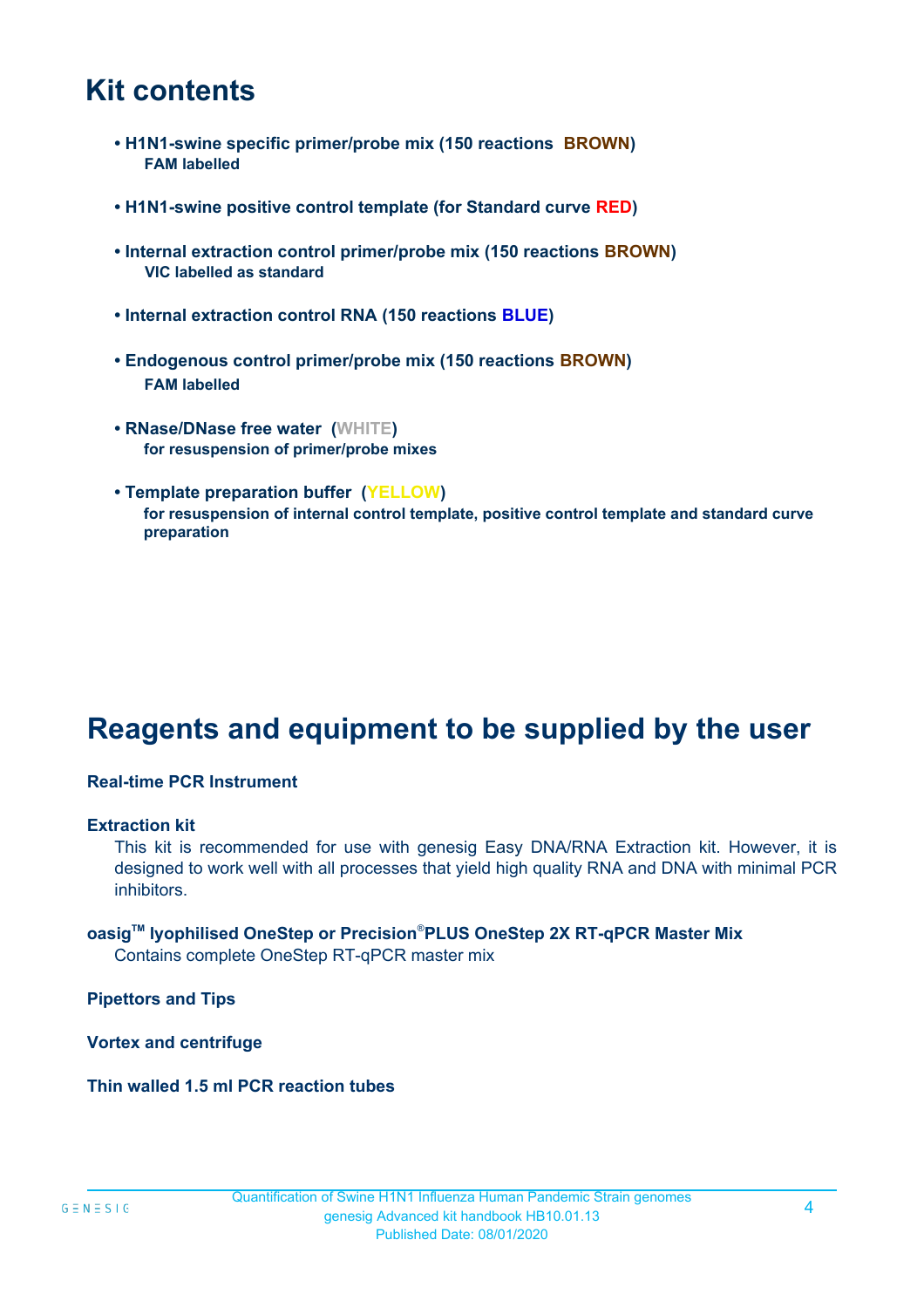### Kit storage and stability

This kit is stable at room temperature but should be stored at -20ºC on arrival. Once the lyophilised components have been resuspended they should not be exposed to temperatures above -20°C for longer than 30 minutes at a time and unnecessary repeated freeze/thawing should be avoided. The kit is stable for six months from the date of resuspension under these circumstances.

If a standard curve dilution series is prepared this can be stored frozen for an extended period. If you see any degradation in this serial dilution a fresh standard curve can be prepared from the positive control.

Primerdesign does not recommend using the kit after the expiry date stated on the pack.

### Suitable sample material

All kinds of sample material suited for PCR amplification can be used. Please ensure the samples are suitable in terms of purity, concentration, and RNA/DNA integrity (An internal PCR control is supplied to test for non specific PCR inhibitors). Always run at least one negative control with the samples. To prepare a negative-control, replace the template RNA sample with RNase/DNase free water.

### Dynamic range of test

Under optimal PCR conditions genesig H1N1-swine detection kits have very high priming efficiencies of >90% and can detect less than 100 copies of target template.

# Notices and disclaimers

This product is developed, designed and sold for research purposes only. It is not intended for human diagnostic or drug purposes or to be administered to humans unless clearly expressed for that purpose by the Food and Drug Administration in the USA or the appropriate regulatory authorities in the country of use. During the warranty period Primerdesign genesig detection kits allow precise and reproducible data recovery combined with excellent sensitivity. For data obtained by violation to the general GLP guidelines and the manufacturer's recommendations the right to claim under guarantee is expired. PCR is a proprietary technology covered by several US and foreign patents. These patents are owned by Roche Molecular Systems Inc. and have been sub-licensed by PE Corporation in certain fields. Depending on your specific application you may need a license from Roche or PE to practice PCR. Additional information on purchasing licenses to practice the PCR process may be obtained by contacting the Director of Licensing at Roche Molecular Systems, 1145 Atlantic Avenue, Alameda, CA 94501 or Applied Biosystems business group of the Applera Corporation, 850 Lincoln Centre Drive, Foster City, CA 94404. In addition, the 5' nuclease assay and other homogeneous amplification methods used in connection with the PCR process may be covered by U.S. Patents 5,210,015 and 5,487,972, owned by Roche Molecular Systems, Inc, and by U.S. Patent 5,538,848, owned by The Perkin-Elmer Corporation.

# **Trademarks**

Primerdesign™ is a trademark of Primerdesign Ltd.

genesig® is a registered trademark of Primerdesign Ltd.

The PCR process is covered by US Patents 4,683,195, and 4,683,202 and foreign equivalents owned by Hoffmann-La Roche AG. BI, ABI PRISM® GeneAmp® and MicroAmp® are registered trademarks of the Applera Genomics (Applied Biosystems Corporation). BIOMEK® is a registered trademark of Beckman Instruments, Inc.; iCycler™ is a registered trademark of Bio-Rad Laboratories, Rotor-Gene is a trademark of Corbett Research. LightCycler™ is a registered trademark of the Idaho Technology Inc. GeneAmp®, TaqMan® and AmpliTaqGold® are registered trademarks of Roche Molecular Systems, Inc., The purchase of the Primerdesign ™ reagents cannot be construed as an authorization or implicit license to practice PCR under any patents held by Hoffmann-LaRoche Inc.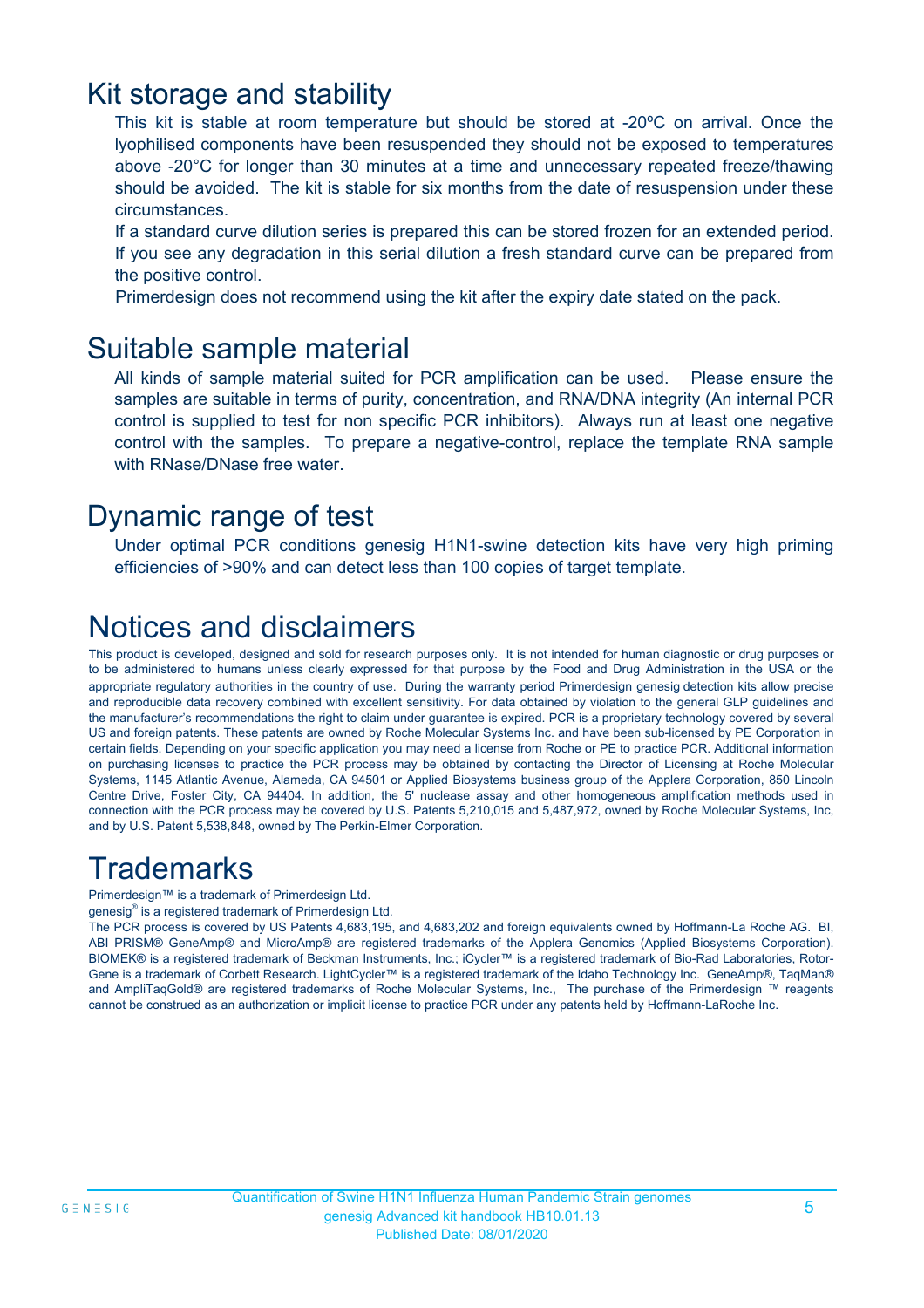# **Principles of the test**

#### **Real-time PCR**

A H1N1-swine specific primer and probe mix is provided and this can be detected through the FAM channel.

The primer and probe mix provided exploits the so-called TaqMan® principle. During PCR amplification, forward and reverse primers hybridize to the H1N1-swine cDNA. A fluorogenic probe is included in the same reaction mixture which consists of a DNA probe labeled with a 5`-dye and a 3`-quencher. During PCR amplification, the probe is cleaved and the reporter dye and quencher are separated. The resulting increase in fluorescence can be detected on a range of qPCR platforms.

#### **Positive control**

For copy number determination and as a positive control for the PCR set up, the kit contains a positive control template.

This can be used to generate a standard curve of H1N1-swine copy number / Cq value. Alternatively the positive control can be used at a single dilution where full quantitative analysis of the samples is not required. Each time the kit is used, at least one positive control reaction must be included in the run. A positive result indicates that the primers and probes for detecting the target H1N1-swine gene worked properly in that particular experimental scenario. If a negative result is obtained the test results are invalid and must be repeated. Care should be taken to ensure that the positive control does not contaminate any other kit component which would lead to false-positive results. This can be achieved by handling this component in a Post PCR environment. Care should also be taken to avoid cross-contamination of other samples when adding the positive control to the run. This can be avoided by sealing all other samples and negative controls before pipetting the positive control into the positive control well

#### **Negative control**

To validate any positive findings a negative control reaction should be included every time the kit is used. For this reaction the RNase/DNase free water should be used instead of template. A negative result indicates that the reagents have not become contaminated while setting up the run.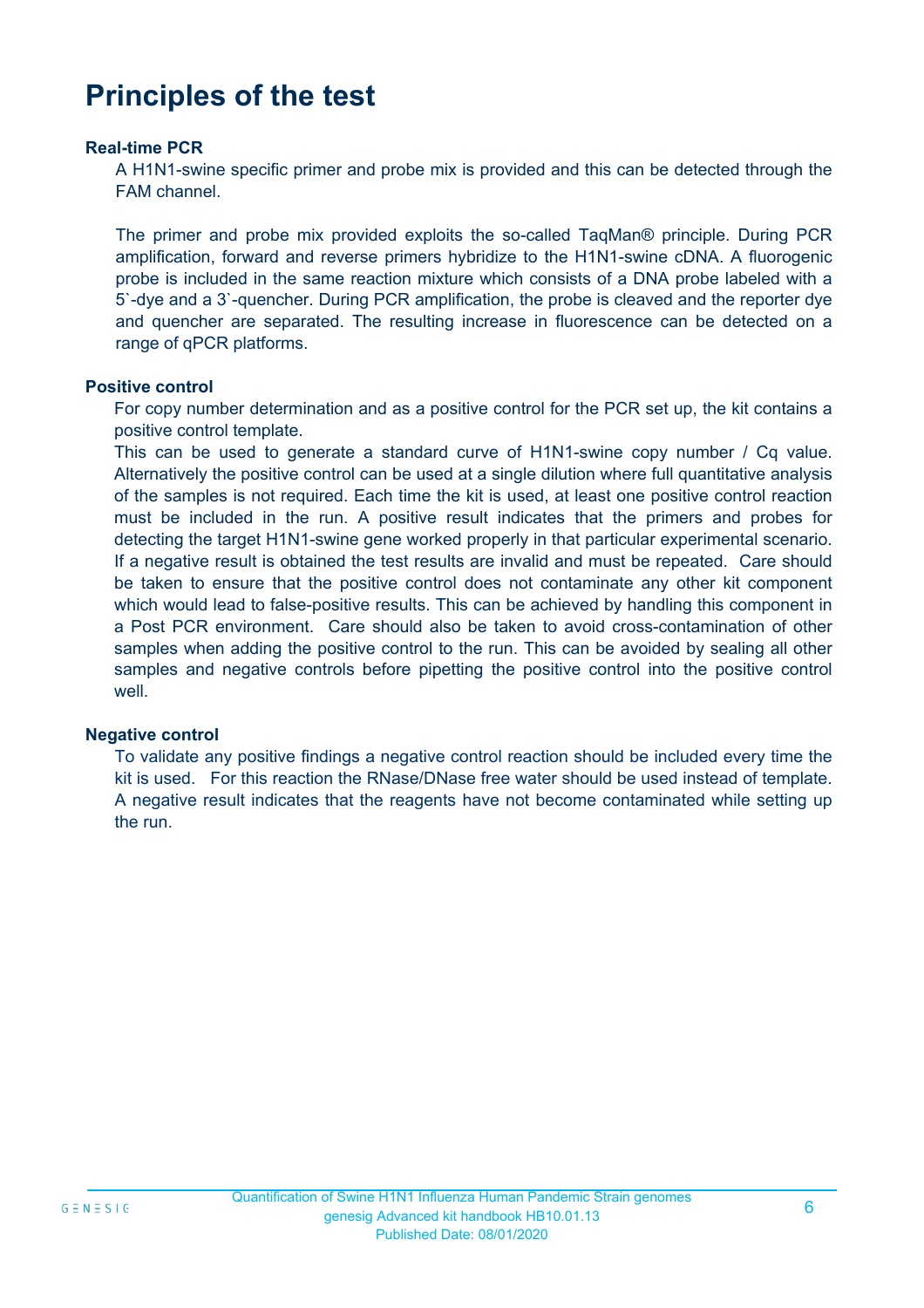#### **Internal RNA extraction control**

When performing RNA extraction, it is often advantageous to have an exogenous source of RNA template that is spiked into the lysis buffer. This control RNA is then co-purified with the sample RNA and can be detected as a positive control for the extraction process. Successful co-purification and qPCR for the control RNA also indicates that PCR inhibitors are not present at a high concentration.

A separate qPCR primer/probe mix are supplied with this kit to detect the exogenous RNA using qPCR. The PCR primers are present at PCR limiting concentrations which allows multiplexing with the target sequence primers. Amplification of the control cDNA does not interfere with detection of the H1N1-swine target cDNA even when present at low copy number. The Internal control is detected through the VIC channel and gives a Cq value of 28+/ -3 depending on the level of sample dilution.

#### **Endogenous control**

To confirm extraction of a valid biological template, a primer and probe mix is included to detect an endogenous gene. Detection of the endogenous control is through the FAM channel and it is NOT therefore possible to perform a multiplex with the H1N1-swine primers. A poor endogenous control signal may indicate that the sample did not contain sufficient biological material.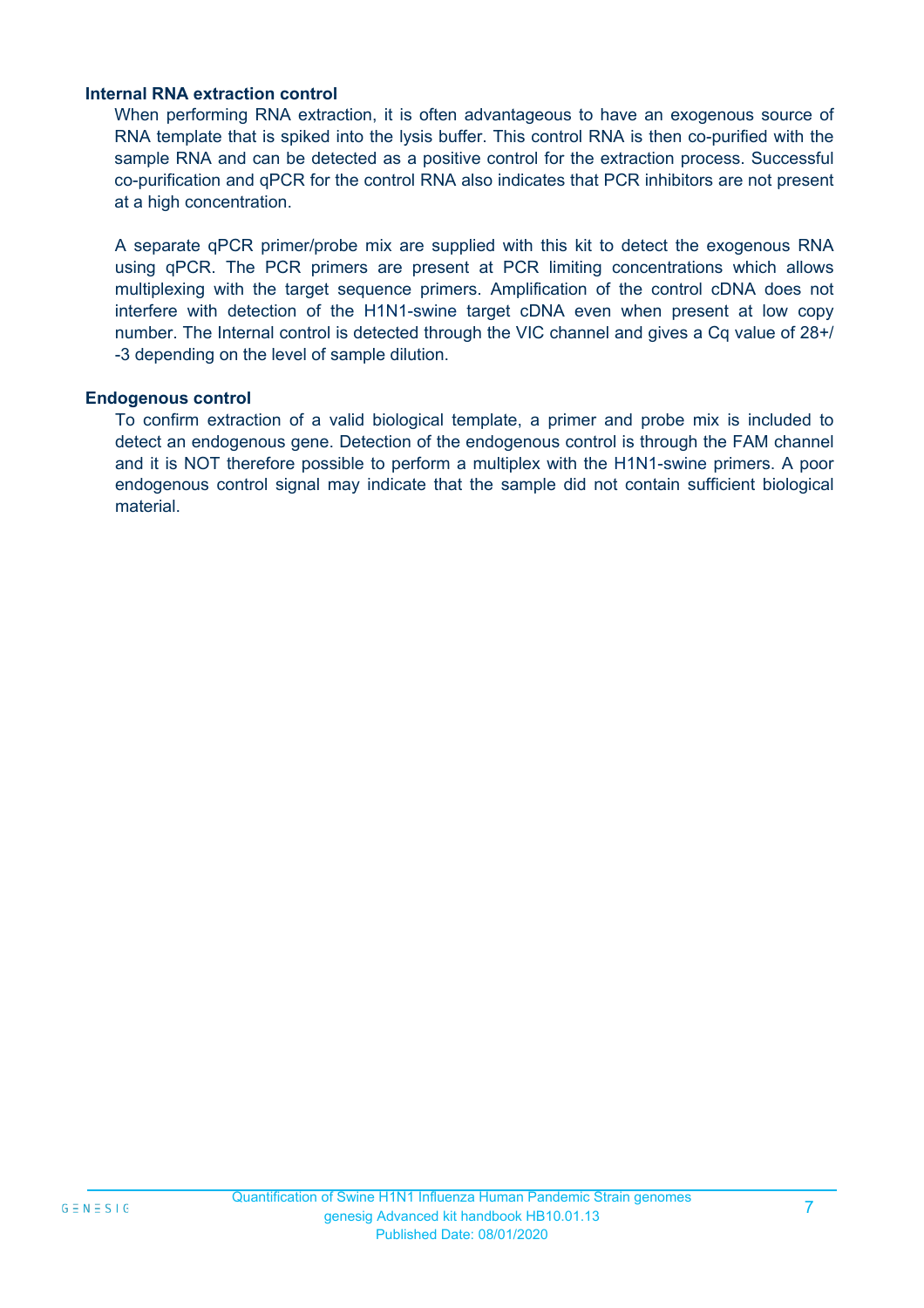### Resuspension protocol

To minimize the risk of contamination with foreign DNA, we recommend that all pipetting be performed in a PCR clean environment. Ideally this would be a designated PCR lab or PCR cabinet. Filter tips are recommended for all pipetting steps.

#### **1. Pulse-spin each tube in a centrifuge before opening.**

This will ensure lyophilised primer and probe mix is in the base of the tube and is not spilt upon opening the tube.

**2. Resuspend the primer/probe mixes in the RNase/DNase free water supplied, according to the table below:**

To ensure complete resuspension, vortex each tube thoroughly.

| Component - resuspend in water                       |          |  |
|------------------------------------------------------|----------|--|
| <b>Pre-PCR pack</b>                                  |          |  |
| H1N1-swine primer/probe mix (BROWN)                  | $165$ µl |  |
| Internal extraction control primer/probe mix (BROWN) | $165$ µl |  |
| Endogenous control primer/probe mix (BROWN)          | $165$ µl |  |

**3. Resuspend the internal control template and positive control template in the template preparation buffer supplied, according to the table below:** To ensure complete resuspension, vortex each tube thoroughly.

| Component - resuspend in template preparation buffer |  |  |  |
|------------------------------------------------------|--|--|--|
| <b>Pre-PCR heat-sealed foil</b>                      |  |  |  |
| Internal extraction control RNA (BLUE)               |  |  |  |
| <b>Post-PCR heat-sealed foil</b>                     |  |  |  |
| H1N1-swine Positive Control Template (RED) *         |  |  |  |

\* This component contains high copy number template and is a VERY significant contamination risk. It must be opened and handled in a separate laboratory environment, away from the other components.

### RNA extraction

The internal extraction control RNA can be added either to the RNA lysis/extraction buffer or to the RNA sample once it has been resuspended in lysis buffer.

#### **DO NOT add the internal extraction control RNA directly to the unprocessed biological sample as this will lead to degradation and a loss in signal.**

- **1. Add 4µ**l **of the Internal extraction control RNA (BLUE) to each sample in RNA lysis/extraction buffer per sample.**
- **2. Complete RNA extraction according to the manufacturer's protocols.**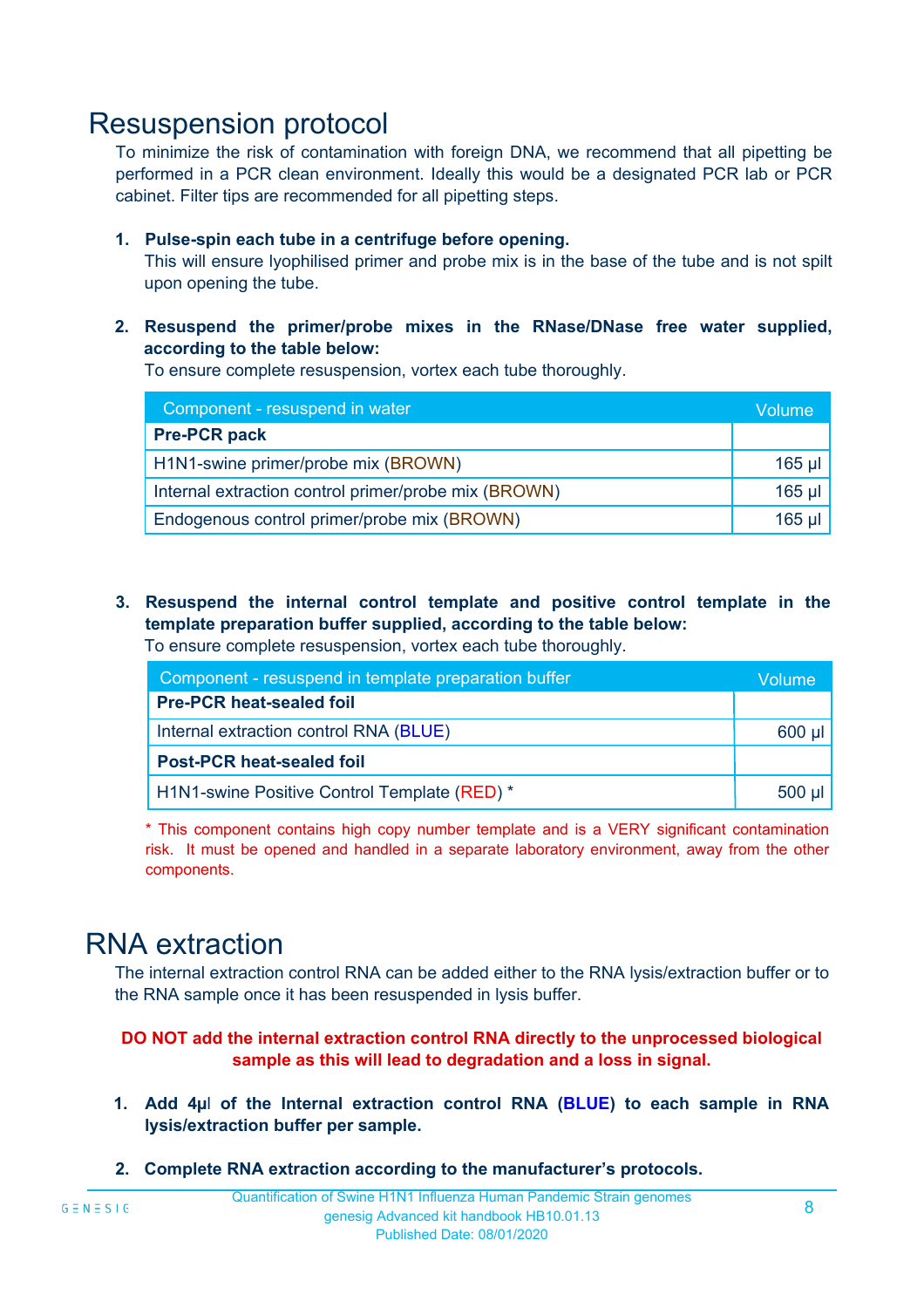# OneStep RT-qPCR detection protocol

#### **For optimum performance and sensitivity.**

All pipetting steps and experimental plate set up should be performed on ice. After the plate is poured proceed immediately to the OneStep amplification protocol. Prolonged incubation of reaction mixes at room temperature can lead to PCR artifacts that reduce the sensitivity of detection.

#### **1. For each RNA sample prepare a reaction mix according to the table below: Include sufficient reactions for positive and negative controls.**

| Component                                                    | <b>Volume</b> |
|--------------------------------------------------------------|---------------|
| oasig OneStep or PrecisionPLUS OneStep 2X RT-qPCR Master Mix | $10 \mu$      |
| H1N1-swine primer/probe mix (BROWN)                          | 1 µl          |
| Internal extraction control primer/probe mix (BROWN)         | 1 µl          |
| <b>RNase/DNase free water (WHITE)</b>                        | $3 \mu$       |
| <b>Final Volume</b>                                          | $15$ µ        |

**2. For each RNA sample prepare an endogenous control reaction according to the table below (optional):**

This control reaction will provide crucial information regarding the quality of the biological sample.

| Component                                                    | Volume. |
|--------------------------------------------------------------|---------|
| oasig OneStep or PrecisionPLUS OneStep 2X RT-qPCR Master Mix | 10 µl   |
| Endogenous control primer/probe mix (BROWN)                  |         |
| <b>RNase/DNase free water (WHITE)</b>                        | 4 µ     |
| <b>Final Volume</b>                                          | $15$ µ  |

- **3. Pipette 15µl of these mixes into each well according to your qPCR experimental plate set up.**
- **4. Pipette 5µl of RNA template into each well, according to your experimental plate set up.**

For negative control wells use 5µl of RNase/DNase free water. The final volume in each well is 20ul.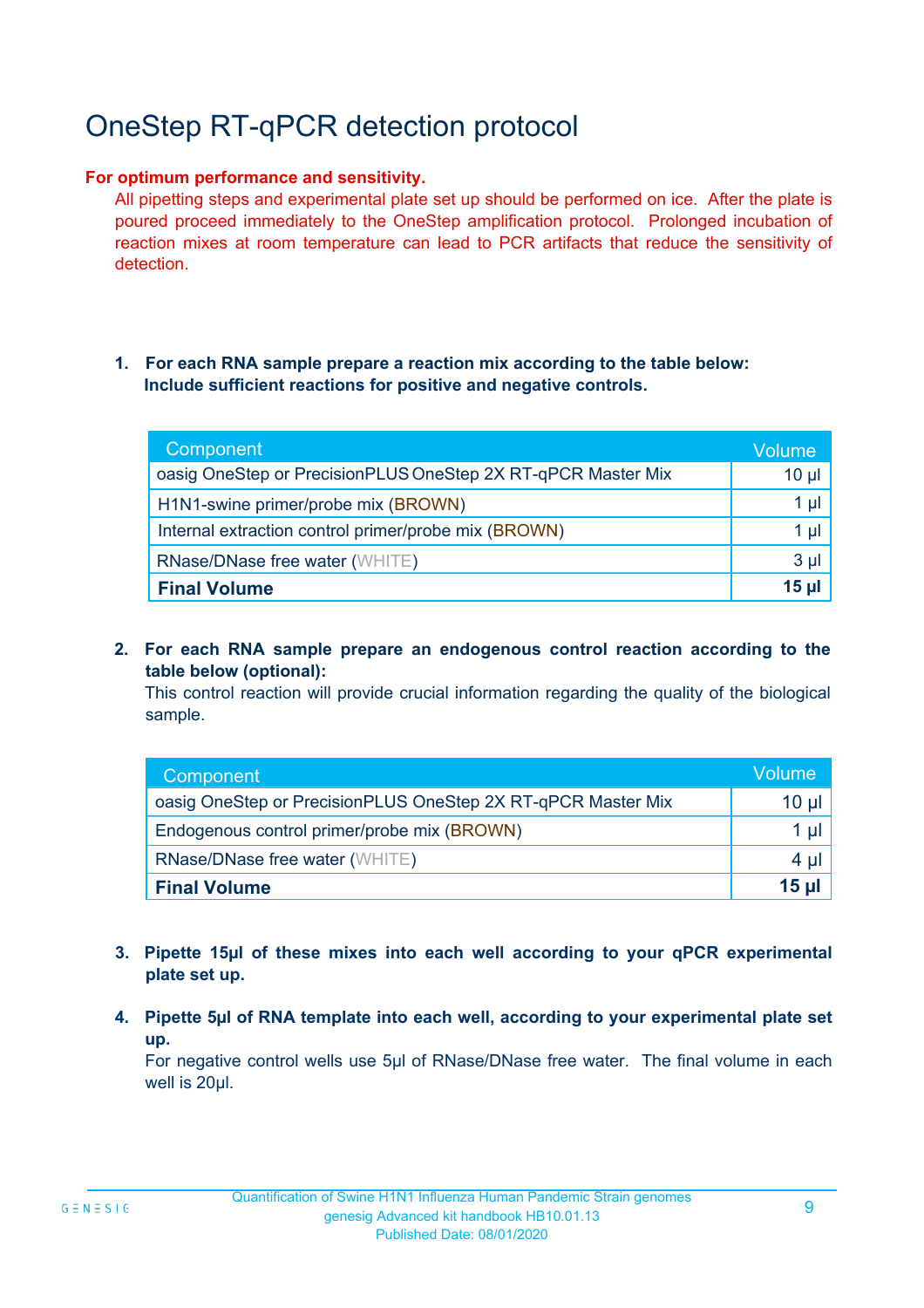**5. If a standard curve is included for quantitative analysis prepare a reaction mix according to the table below:**

| Component                                                    | Volume       |  |  |
|--------------------------------------------------------------|--------------|--|--|
| oasig OneStep or PrecisionPLUS OneStep 2X RT-qPCR Master Mix | $10 \mu$     |  |  |
| H1N1-swine primer/probe mix (BROWN)                          |              |  |  |
| <b>RNase/DNase free water (WHITE)</b>                        | 4 µl         |  |  |
| <b>Final Volume</b>                                          | <b>15 ul</b> |  |  |

- **6. Preparation of standard curve dilution series.**
	- **1) Pipette 90µl of template preparation buffer into 5 tubes and label 2-6**
	- **2) Pipette 10µl of Positive Control Template (RED) into tube 2**
	- **3) Vortex thoroughly**
	- **4) Change pipette tip and pipette 10 µl from tube 2 into tube 3**
	- **5) Vortex thoroughly**

**Repeat steps 4 and 5 to complete the dilution series**

| <b>Standard Curve</b>         | <b>Copy Number</b>     |
|-------------------------------|------------------------|
| Tube 1 Positive control (RED) | $2 \times 10^5$ per µl |
| Tube 2                        | $2 \times 10^4$ per µl |
| Tube 3                        | $2 \times 10^3$ per µl |
| Tube 4                        | $2 \times 10^2$ per µl |
| Tube 5                        | 20 per µl              |
| Tube 6                        | 2 per µl               |

**7. Pipette 5µl of standard template into each well for the standard curve according to your plate set-up**

The final volume in each well is 20µl.

# OneStep RT-qPCR Amplification Protocol

Amplification conditions using oasig OneStep or PrecisionPLUS OneStep 2X RT-qPCR Master Mix.

|             | <b>Step</b>                  | <b>Time</b>      | <b>Temp</b> |
|-------------|------------------------------|------------------|-------------|
|             | <b>Reverse Transcription</b> | $10 \text{ min}$ | 55 °C       |
|             | Enzyme activation            | 2 min            | 95 °C       |
| Cycling x50 | <b>Denaturation</b>          | 10 <sub>s</sub>  | 95 °C       |
|             | <b>DATA COLLECTION *</b>     | 60 s             | 60 °C       |

\* Fluorogenic data should be collected during this step through the FAM and VIC channels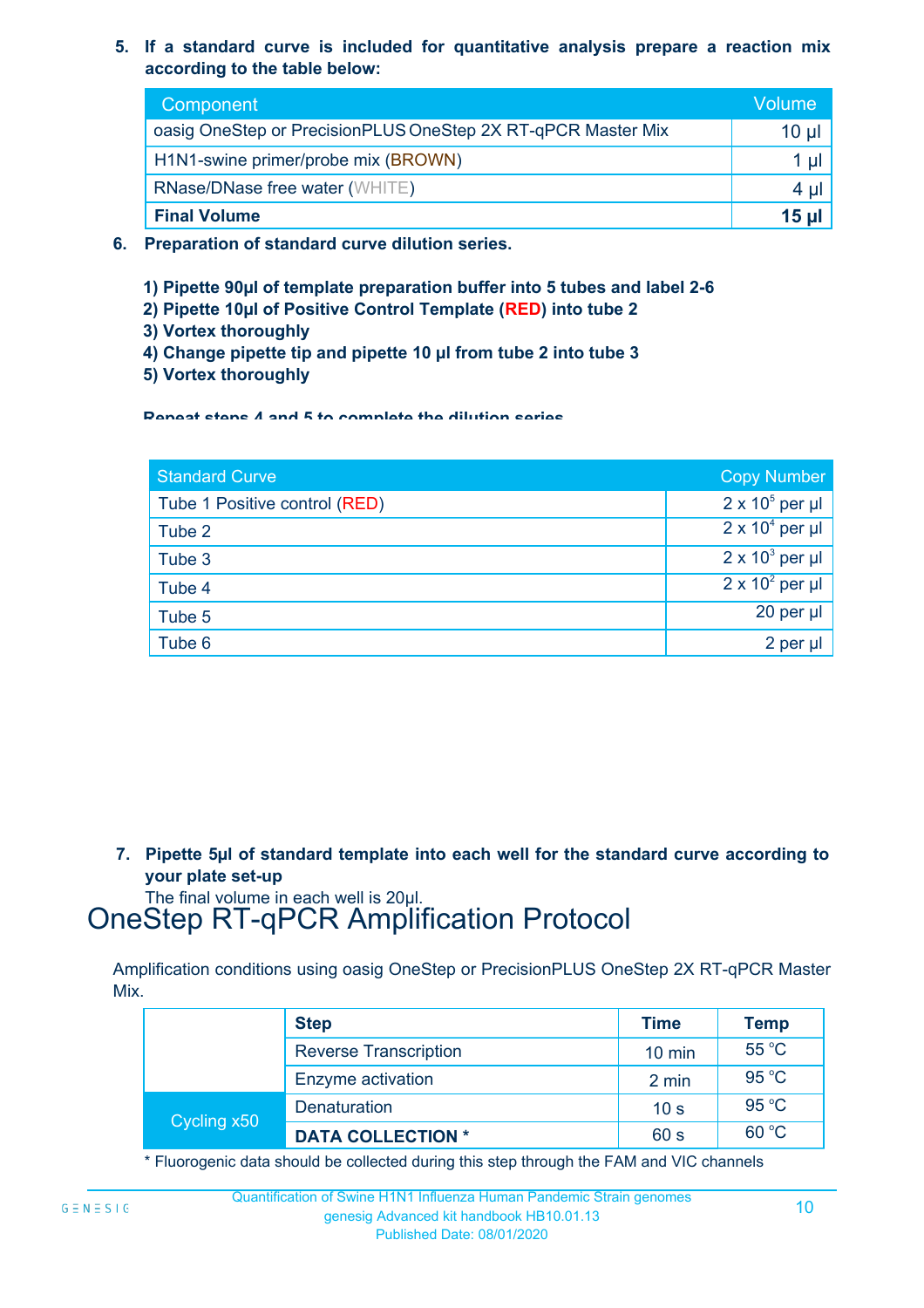### Interpretation of results

| <b>Target</b><br>(FAM) | Internal<br>control<br>(VIC) | <b>Positive</b><br>control | <b>Negative</b><br>control | Interpretation                                                                                                  |
|------------------------|------------------------------|----------------------------|----------------------------|-----------------------------------------------------------------------------------------------------------------|
| $\leq 30$              | $+ / -$                      | ÷                          |                            | <b>POSITIVE QUANTITATIVE RESULT</b><br>calculate copy number                                                    |
| > 30                   | ÷                            | ÷                          |                            | <b>POSITIVE QUANTITATIVE RESULT</b><br>calculate copy number                                                    |
| > 30                   |                              | ÷                          |                            | <b>POSITIVE QUALITATIVE RESULT</b><br>do not report copy number as this may<br>be due to poor sample extraction |
|                        | ÷                            | ٠                          |                            | <b>NEGATIVE RESULT</b>                                                                                          |
| $+ 1 -$                | $+ / -$                      | ٠                          | $\leq 35$                  | <b>EXPERIMENT FAILED</b><br>due to test contamination                                                           |
| $+ / -$                | $+ 1 -$                      | ÷                          | $> 35$                     | $\star$                                                                                                         |
|                        |                              | ٠                          |                            | <b>SAMPLE PREPARATION FAILED</b>                                                                                |
|                        |                              |                            | $+$ /                      | <b>EXPERIMENT FAILED</b>                                                                                        |

Positive control template (**RED**) is expected to amplify between Cq 16 and 23. Failure to satisfy this quality control criterion is a strong indication that the experiment has been compromised.

\*Where the test sample is positive and the negative control is positive with a Cq > 35, the sample must be reinterpreted based on the relative signal strength of the two results:



If the sample amplifies > 5 Cq earlier than the negative control then the sample should be reinterpreted (via the table above) with the negative control verified as negative.



If the sample amplifies < 5 Cq earlier than the negative control then the positive sample result is invalidated and the result should be determined inconclusive due to test contamination. The test for this sample should be repeated.